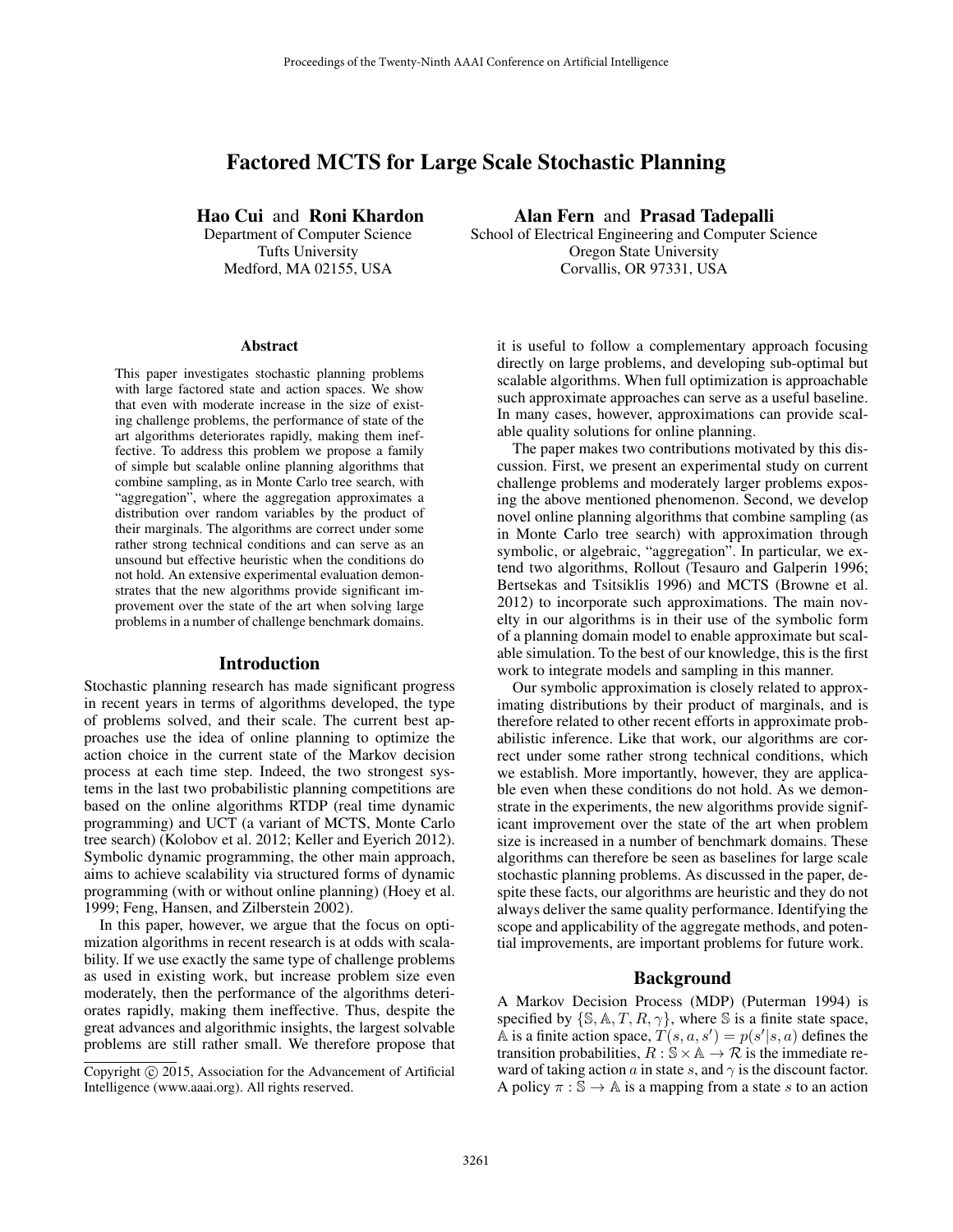a, indicating which action to choose at each state. Given a policy  $\pi$ , the value function  $V^{\pi}$  :  $S \to \mathcal{R}$  is the expected discounted total reward  $E[\sum_i \gamma^i R(s_i, \pi(s_i)) | \pi]$ , where  $s_i$ is the  $i^{th}$  state visited by following policy  $\pi$  and  $s_0$  is the initial state. The action-value function  $Q^{\pi}$  :  $\mathbb{S} \times \mathbb{A} \to \mathcal{R}$  is the expected discounted total reward when taking action  $a$  at state s and following  $\pi$  thereafter.

MDPs with large state and action spaces are typically represented in factored form (Boutilier, Dean, and Hanks 1995; Raghavan et al. 2012). The state space  $\mathbb S$  is specified by a set of binary variables  $\{x_1, \ldots x_l\}$  so that  $|\mathbb{S}| = 2^l$ . Similarly, A is specified by a set of binary variables  $\{y_1, \ldots y_m\}$  so that  $|A| = 2^m$ . To simplify the presentation, we use  $\{b_1, \ldots, b_n\}$  $b_l, b_{l+1}, \ldots, b_{l+m}$  to denote the union of the state variables (the first l  $b_j$ 's) and the action variables (the remaining  $b_j$ 's).

Classical MDP optimization algorithms require enumeration over states and actions making them impractical for large problems. Symbolic versions of those algorithms have been developed for factored state spaces (Hoey et al. 1999; Boutilier, Dearden, and Goldszmidt 1995) and factored action spaces (Raghavan et al. 2012; 2013). However, scalability is still problematic due to the inherently large description length of value functions and policies.

Online planning avoids this complexity by focusing on choosing a high-quality action for the current state and repeatedly applying this procedure to states visited. The Rollout Algorithm (Tesauro and Galperin 1996; Bertsekas and Tsitsiklis 1996) is perhaps the simplest such procedure which performs one step lookahead from the current state. In particular, given a state s and baseline policy  $\pi$  the rollout algorithm calculates an estimate of  $Q^{\pi}(s, a)$  for each action  $a$  and then picks the  $a$  maximizing this value. To estimate  $Q^{\pi}(s, a)$  simply use the MDP model (or a simulator) to sample s' from  $p(s'|s, a)$  and then apply  $\pi$  for h steps where h is the desired horizon. Repeating this  $k$  times and averaging the total discounted reward we get an estimate for  $Q^{\pi}(s, a)$ .

Monte Carlo Tree Search (MCTS) takes this idea one step further by building a search tree over states and action choices where at the leaves we apply the rollout procedure to estimate the value of the corresponding state. The UCT Algorithm (Kocsis and Szepesvári 2006) is a variant of MCTS where action selection at internal nodes of the tree is done by calculating an upper bound on action values and picking the action that maximizes the upper bound. Following theoretical analysis (Kocsis and Szepesvári 2006) and empirical success (Gelly and Silver 2008) UCT has attracted considerable attention and extensions (Browne et al. 2012). In particular, the PROST system (Keller and Eyerich 2012; Keller and Helmert 2013) which extends and adapts UCT with ideas specific to stochastic planning domains, was the winner in the last two international probabilistic planning competitions. The  $\epsilon$ -greedy action choice is an alternative to UCT which is known to perform better in some cases (Tolpin and Shimony 2012).

As illustrated in our experiments, when problem size increases MCTS search is often not very informative, resulting in significantly reduced performance. This is especially severe for large action spaces where the number of samples per action at the root node is very small. In such cases, the value

estimates are clearly not reliable. In addition, in extreme cases there is just one sample per action at the root and the tree is flat, i.e., equivalent to rollout. Ontañón (2013) makes a similar point in the context of real-time strategy games and develops an algorithm that alternates between optimizing individual action variables and the global assignment. The algorithm we develop next takes a different route.

# Algebraic Rollout Algorithm (ARollout)

This section presents our main algorithmic tool that generates approximate simulation through an algebraic representation of the transition function. Consider the rollout process when estimating  $Q^{\pi}(s, a)$ . The main idea in our algorithm is to efficiently calculate an approximation of the distribution on states that would be visited in this process. By estimating rollout values based on this distribution we can effectively take into account a large number of "potential trajectories", much larger than the number of real trajectories considered by standard rollouts. This introduces an approximation or bias but can help reduce variance in the estimates.

More specifically, given  $p(s_t)$ , the true distribution over states at time  $t$ , one can calculate  $R_t$  the expected reward at time t and the distribution over the next state  $p(s_{t+1})$ . However, these distributions are complex and the calculations are not feasible. Therefore, in this paper we use factored distributions where all state variables are assumed to be independent  $p(s = b) = \prod_j p(b_j)$ . This is reminiscent of the factored frontier algorithm (Murphy and Weiss 2001) for state estimation in the filtering context and of approximations used in variational inference.

A crucial point for our algorithm is the fact that we can use the symbolic planning model to enable this computation, by translating the MDP model into algebraic expressions. To facilitate the presentation we consider domain models given in the RDDL language (Sanner 2010) which is the current standard for specifying stochastic planning domains.

Example RDDL Domain: We use the following simple RDDL domain to illustrate the constructions. The state description includes 4 variables bit(?b) where the initial state is 0100 (that is bit  $(b1)=0$ , bit  $(b2)=1$ , etc). The state also includes the variables automatic(?b) which are initially 0000. At each step we can take at most two of the four possible actions, denoted respectively by set(?b). If a bit is already 1, then it remains 1. Otherwise, if we take the action to set it or automatic(?b) holds, then with probability 0.7 it turns into 1. Otherwise it remains 0. In addition, automatic(?b) is randomly set in each step by some exogenous process. The reward is a conditional additive function over state variables. This is captured in RDDL by:

```
bit'(?b) =
 if (\tilde{b}t)(?b) \hat{c} (set(?b) | automatic(?b)))
     then Bernoulli(0.7)
     else if (bit(?b))
                 then KronDelta(true)
                 else KronDelta(false)
automatic'(?b) = Bernoulli(0.3)
reward =
  if (bit(b2) | bit(b3))then bit(b1) + 5 * bit(b2) + 2 * bit(b3)else bit(b1) + bit(b4)
```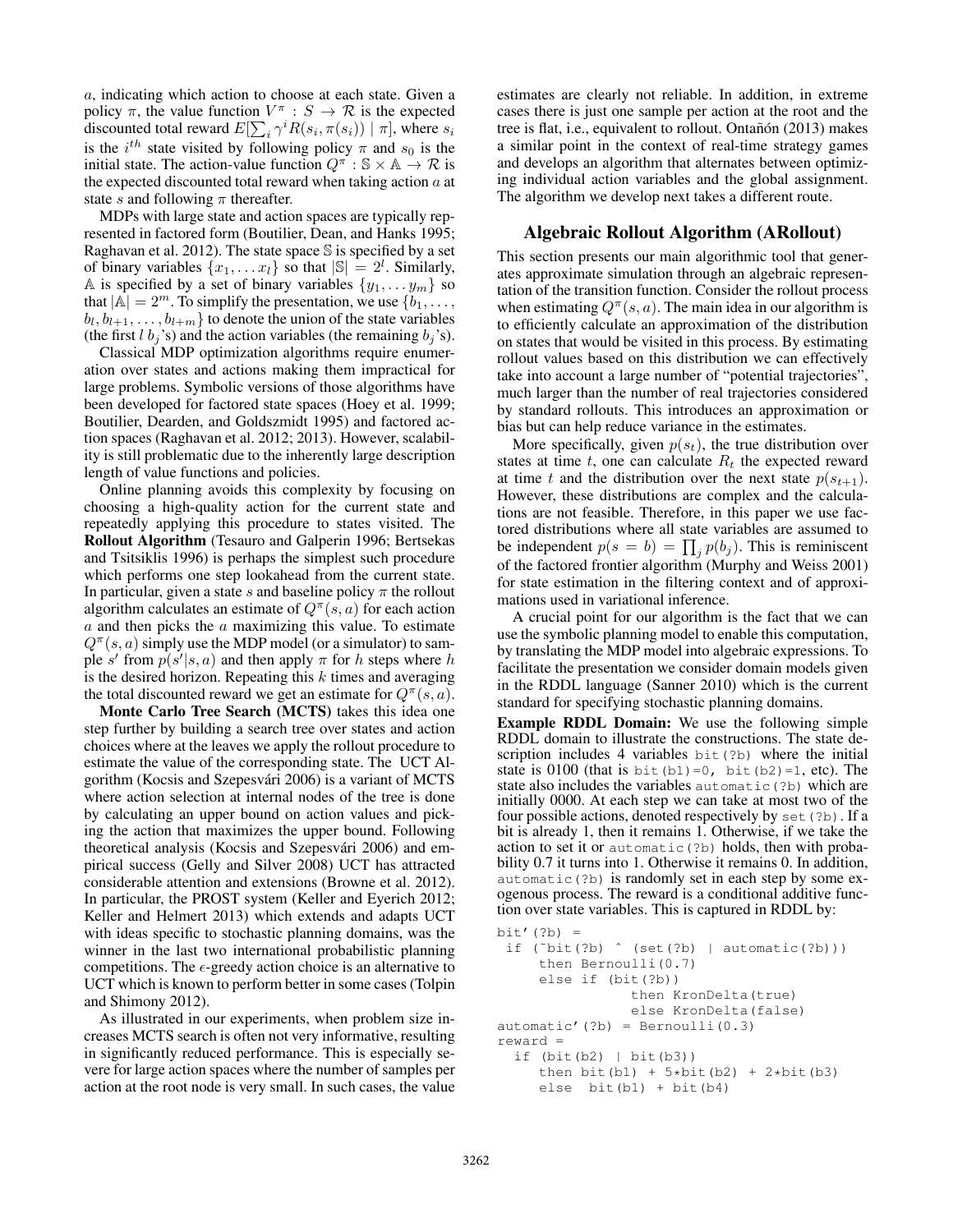| Problem |    |    |    |    |    |                  |    |         |    | 0      |                          | ∸   |     | 14             |      | b   |     | l8  | 19             | 20  |
|---------|----|----|----|----|----|------------------|----|---------|----|--------|--------------------------|-----|-----|----------------|------|-----|-----|-----|----------------|-----|
|         | Õ  | 10 | ∸  | າາ | 25 | 28               | 42 | 58      | 63 | 68     | $\overline{\phantom{a}}$ | 78  | 100 | 106            |      | 38  | 145 | 52  | 182            | 190 |
| Δ       |    |    |    |    |    |                  |    | ◠<br>∸  | ി  | ി<br>∼ |                          | ∸   | 15  | L              |      | 18  | 18  | 18  | $\overline{2}$ | 21  |
|         | 10 | 10 | 20 | 20 | 30 | 30               | 40 | 40      | 50 | 50     | 80                       | 100 | 20  | 30             | 150  | .60 | 180 | 190 | 200            | 200 |
| A       | 10 | 10 | 20 | 20 | 30 | 30               | 40 | 40      | 50 | 50     | 80                       | 100 | 120 | 30             | 150  | .60 | 180 | 190 | 200            | 200 |
|         | 18 | 18 | 32 | 32 | 50 | $7^{\circ}$<br>∸ |    | 70<br>∸ | 98 | 98     | 98                       | 12  | 28  | .44            | 162  | 180 | 200 | 220 | 242            | 264 |
|         |    |    |    |    |    |                  |    |         | 4  |        |                          |     |     |                |      |     |     |     |                |     |
|         | 30 | 32 | 44 | 46 | 50 | 50               | 60 | 60      | 73 | −<br>ు | ∠                        | 78  | 84  | 8 <sub>1</sub> | 84   | 87  | 88  | 96  | 04             | 12  |
|         |    |    |    |    |    |                  |    |         |    |        |                          |     |     | ി<br>∸         | - 12 |     | 16  | 16  | 16             | 16  |

Table 1: Number of state/action variables in test problems (top to bottom): one-dir-elevators, sysadmin, crossing traffic, traffic.

Preprocessing: translating a RDDL model into an algebraic expression: Transitions in RDDL are given by expressions of the form

 $b' = [\text{if } C_1 \text{ then } E_1 \text{ else if } C_2 \text{ then } E_2 \dots \text{ else } E_k]$ 

where  $b'$  is the value of bit b at the next time step,  $C_i$  is a Boolean expression in terms of  ${b_j}$  (at the current time step) and  $E_i$  is either a Boolean expression or a Bernoulli distribution constant as in the example above. For the translation we support a subset of RDDL where the Boolean portion allows for logical operators  $\land$ ,  $\lor$  and  $\neg$  and quantifiers  $\forall$ and  $\exists$  but not summations and comparisons (e.g., (sum  $\{?b: \}$ )  $bit\{bit(?b)\} > 5)$ ). Extensions to the full set of RDDL expressions are possible in a number of ways but are left for future work. We first translate the expression for  $b'$  into a disjoint-sum form

$$
(C_1 * E_1) + ((\overline{C_1} \wedge C_2) * E_2) + \ldots + ((\ldots) * E_k)
$$

where the logical terms in the sum are mutually exclusive so that the value is equivalent to the if-then-else expression above. To guarantee correctness of our algorithm we need to further simplify each of the terms (e.g., the term  $((C_1 \wedge C_2) \ast$  $E_2$ ), where  $C_1$  and  $C_2$  are arbitrary Boolean expressions) into a disjoint-sum form where internal terms are mutually exclusive. Putting these simplified terms together we get a disjoint sum representation of the entire expression.

Example: In our example, the first step yields (we use b, bk, sk, ak instead of bit(?b), bit(bk), set(bk), and automatic(bk)):

 $b' = ($  (~b ^ (s | a)) \* 0.7) +  $($   $($   $($   $\circ$   $($   $\circ$   $)$   $)$   $($   $\circ$   $)$   $($   $\circ$   $)$   $($   $\circ$   $)$   $($   $\circ$   $)$   $($   $\circ$   $)$   $($   $\circ$   $)$   $($   $\circ$   $)$   $($   $\circ$   $)$   $($   $\circ$   $)$   $($   $\circ$   $)$   $($   $\circ$   $)$   $($   $\circ$   $)$   $($   $\circ$   $)$   $($   $\circ$   $)$   $($   $($  (  $($   $($   $\circ$   $($   $\circ$   $)$   $)$   $($   $\circ$   $)$   $)$   $($   $\circ$   $)$   $)$   $($   $\circ$   $)$   $)$   $*$   $($   $)$   $)$   $*$   $($   $)$   $)$   $*$   $($   $)$   $)$   $*$   $($   $)$   $)$   $*$   $($   $)$   $)$   $*$   $($   $)$   $)$   $*$   $($   $)$   $*$   $($   $)$   $*$   $($   $)$   $*$ 

The disjoint-sum representation of the first disjunct is

 $(^{\sim}b \quad ^{\sim}$  (s | a)  $*$  0.7) =  $((\tilde{b} \tilde{b} \tilde{s}) | (\tilde{b} \tilde{b} \tilde{a}) + \tilde{b} \tilde{c})$  $(a \t b \t b \t s) \t b \t 0.7 + (a \t b \t b \t s) \t b \t 0.7 +$  $(a \t b \t b \t s \t s) \t t 0.7$ 

and the second and third terms simplify to b and 0 respectively. The final expression is

b'= (a ˆ ˜b ˆ s) \* 0.7 + (˜a ˆ ˜b ˆ s) \* 0.7 + (a ˆ ˜b ˆ ˜s) \* 0.7 + b \* 1.

We then replace all remaining logical operators where  $\land$  is replaced by  $*$  and  $\neg x$  is replaced by  $1 - x$ .

RDDL expressions for the reward  $R$  are similar to the ones for transitions but the  $E_i$  portions can include numerical expressions over the variables  ${b_i}$ . The expressions are

translated in exactly the same manner, except that in the last step numerical operations need not be substituted.

Example: In our example, the initial portion of the reward if  $(b2|b3)$  then  $b1+5*b2+2*b3$  is translated into

((b2 ˆ b3) | (b2 ˆ ˜b3) | (˜b2 ˆ b3)) \*  $(b1 + 5 * b2 + 2 * b3)$ 

which in turn can be evaluated as

(b2 ˆ b3) \* (b1 + 5 \* 1 + 2 \* 1) + (b2  $\hat{b}$   $\hat{b}$   $\hat{b}$   $\hat{b}$   $\hat{c}$   $\hat{c}$   $\hat{b}$   $\hat{c}$   $\hat{c}$   $\hat{c}$   $\hat{c}$   $\hat{c}$   $\hat{c}$   $\hat{c}$   $\hat{c}$   $\hat{c}$   $\hat{c}$   $\hat{c}$   $\hat{c}$   $\hat{c}$   $\hat{c}$   $\hat{c}$   $\hat{c}$   $\hat{c}$   $\hat{c}$   $\hat{c}$   $\hat{c}$   $(^{\circ}b2 \ ^{\circ}b3) \ * \ (b1 + 5 \ * \ 0 + 2 \ * \ 1).$ 

**Aggregate simulation:** For each state or action variable  $b_i$ in  $\{b_1, \ldots b_{l+m}\}$  we denote by  $b_{j,t}$  the value of this variable at time step t. The current approximate distribution  $p(s_t)$  is captured by the product over  $p(b_{j,t}), j \leq l$  where at  $t = 0$ the distribution is concentrated at the start state. Exact simulation to the distribution over next state variables is not always feasible. Instead, we first estimate the marginal probabilities over action variables  $p(b_{j,t})$  j > l as explained in the next paragraph. We then substitute  $p(b_{i,t})$  for state and action variables  $b_{i,t}$  in the expressions calculated in the preprocessing phase of the algorithm. This yields an approximate value of  $p(b_{j,(t+1)})$  for all state variables. Finally, repeating this process for all  $t$  we get an approximate version of the rollout procedure, performed over distributions.

The estimation of marginal probabilities over action variables  $p(b_{i,t})$  depends on the nature of  $\pi$  and on the existence of constraints over action variables (in the example at most 2 out of the 4 action bits are set to 1 at every step). We consider here 3 types of policies for rollout. First, if the domain has no action constraints and  $\pi$  is the random policy then the distribution is simply the uniform distribution over action variables. Second, if the policy is constant (i.e., we always take the same action) then again the setting of  $p(b_{i,t})$ is easy. Note that, in both of these cases action variables are independent of the state. This is used below in the analysis.

Third, consider any concrete  $\pi$ , noting that when there are action constraints, even the random policy can induce state dependence and correlation between action variables. We propose two solutions that differ in the type of aggregation used for the approximation. In the variant which does aggregation over states only (denoted by S in the experiments below) we pick a concrete state s according to the distribution over state variables  $\prod_j p(b_{j,t})$ . We then use the concrete action  $\pi(s)$  as the setting for the action variables which are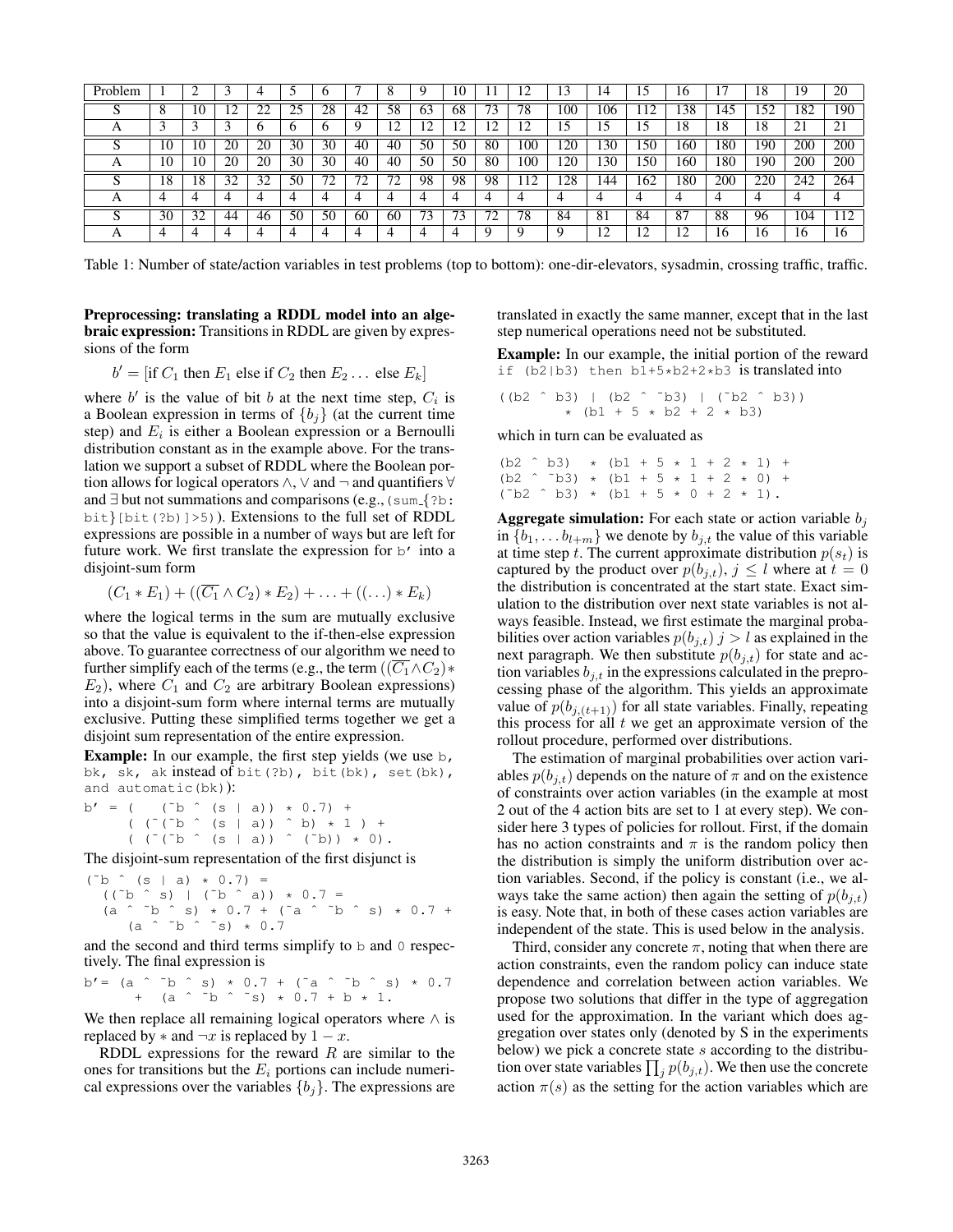substituted into the preprocessed expressions. For aggregation over states and actions (denoted by SA in the experiments below) we pick *n* random states  $s_1, \ldots, s_n$  according to the distribution over state variables  $\prod_j p(b_{j,t})$  where *n* is a parameter of the algorithm. Let  $\{b^{(i)}\} = \{\pi(s_i)\}\$ be the corresponding actions according to  $\pi$  in their binary representations. We then set our estimate to be the bitwise average of these actions, that is,  $p(b_{j,t}) = \frac{1}{n} \sum_i b_j^{(i)}$ . Clearly aggregation over states only is suboptimal because it picks to use the same action in all states when going to  $s_{t+1}$ . But it is semantically meaningful because we are progressing the entire distribution through this action. On the other hand, aggregation over states and actions is harder to justify because it uses "fractional actions". Nonetheless, as our experiments show it is quite effective in practice.

Action Selection: The description above specifies how to perform the simulation part of the rollout algorithm. To pick an action in s we still need to estimate  $Q^{\pi}(s, a)$  for all a. That is, for each a we simulate one step of  $p(s'|s, a)$  to pick  $s'$  and then perform ARollout from  $s'$ . Repeating this multiple times and averaging we get our estimate of  $Q^{\pi}(s, a)$ . Since our algorithm performs on-line planning, the number of simulations is determined dynamically from the time per step allocated to the system. For action choice, when there are unvisited actions, we select uniformly among these actions. If all the actions have been tried at least once, we use the  $\epsilon$ -greedy choice (that is we select the greedy action with probability  $1 - \epsilon$  and a random action with probability  $\epsilon$ ).

In summary the ARollout algorithm performs approximate aggregate rollout simulations from the desired state in order to estimate  $Q^{\pi}(s, a)$ . Each such simulation is not exact but it captures, in aggregate, a large number of potential runs in one sample. Therefore, we may expect that if the time per step is not limited then the simple rollout which is not biased will have more accurate estimates and should be preferred. On the other hand if the time per step is limited so that the number of runs per action is small then the aggregate simulation might be better even though it is approximate.

Correctness: Correctness of the computations follows for the same reasons that model counting is correct for d-DNNF (Darwiche and Marquis 2002). In particular, from the discussion above we see that the transition function is a sum of products in terms of state and action variables where all summands are mutually exclusive and the products are of the form  $(\prod_{j_1} b_{j_1}) (\prod_{j_2} (1 - b_{j_2}))$  where the sets of  $j_1, j_2$ are disjoint. First note that, because summands are mutually exclusive, replacing  $\vee$  with + is correct. In addition, when all the random variables in  ${b_j}$  that are used in the expression are mutually independent we have that:

 $p([(\prod_{j_1} b_{j_1})(\prod_{j_2}(1-b_{j_2}))]=1) = (\prod p(b_{j_1}))(\prod (1-p(b_{j_2})))$ 

implying that substitution of marginals correctly calculates the marginal probability of each variable. Similar arguments hold for the expression for reward. To guarantee that all the input  ${b_i}$  are independent, state and action variables must be independent and next state variables must be conditionally independent given state and action, i.e., we cannot allow synchronic arcs in the DBN. This implies (note that condition 2 holds for type 1 and 2 discussed above):

**Proposition 1.** *If* (1)  $p(s_t)$  *is a product distribution,* (2) *action choice is a product distribution over action variables and is independent of state variables, (3) the set of variables*  ${b_{i,(t+1)}}$  *is conditionally independent given*  $s_t$ ,  $a_t$ , (4) the *numerical expression for* R *satisfies*  $E[R(b_1 \ldots b_{l+m})] =$  $R(E[b_1] \ldots E[b_{l+m}])$  then the the algorithm that aggregates *over states correctly calculates marginal probabilities for*  $p(s_{t+1})$  *and expectation for*  $R(s_t, a_t)$ *.* 

Implementation: The intermediate step of turning disjuncts into disjoint-sum form can be expensive and our implementation avoids it instead performing an algebraic substitution directly on the original RDDL expressions. In this translation we replace internal disjunctions  $\alpha \vee \beta$  (where  $\alpha, \beta$  are not mutually exclusive) by  $1-((1-\alpha)*(1-\beta))$ . This introduces an additional approximation but simplifies the translation process and makes sure that it is efficient.

### Algebraic MCTS Algorithm (AMCTS)

Given ARollout, extensions of MCTS algorithms to use algebraic simulation are natural. For example, one can take a state level MCTS algorithm and simply replace the rollout at the leaves with algebraic rollouts. Our experiments report on a different variant which performed better in preliminary experiments, and which works as follows: (1) Tree nodes include "aggregate states" (distributions) exactly as in the rollout representation. (2) Actions in tree nodes are concrete actions exactly as in MCTS and their transitions are calculated using the algebraic expressions. (3) Action selection at tree nodes is done as in ARollout, choosing each action at least once at first, and then using  $\epsilon$ -greedy choice.

### Results

We ran experiments on the Tufts UIT research cluster (each node includes Intel Xeon X5675@ 3GHz CPU, and 24GB memory). We used five domains for the evaluation. Four domains are from IPPC2011, the elevators domain (where people randomly arrive at each floor and go to either top or bottom floor), the sysadmin domain (where failures of computers depend on their neighbors and one can reboot a number of computers at each time step), the crossing traffic domain (where a robot tries to get to the other side of a river with randomly appearing flowing obstacles), and the traffic domain (where one controls traffic lights to enable traffic flow). The fifth domain, from the RDDL distribution<sup>1</sup> is a variant of the elevators domain, denoted one-dir-elevators below, (where the only destination is the top floor). The IPPC provided 10 instances for each domain. To test scalability we added 10 more instances for each domain. Note that we do not change the nature of the domain dynamics but simply add objects, their fluents, and decision nodes. We similarly generated 20 instances for one-dir-elevators domain.

We report quantitative results for four of the domains: one-dir-elevators, sysadmin, crossing traffic and traffic, which illustrate success of our algorithms. The IPPC2011 elevators domain, where our algorithms do not perform well, is discussed after the quantitative results.

<sup>1</sup> http://concurrent-value-iteration.googlecode.com/svnhistory/r133/trunk/rddl/elevators mdp.rddl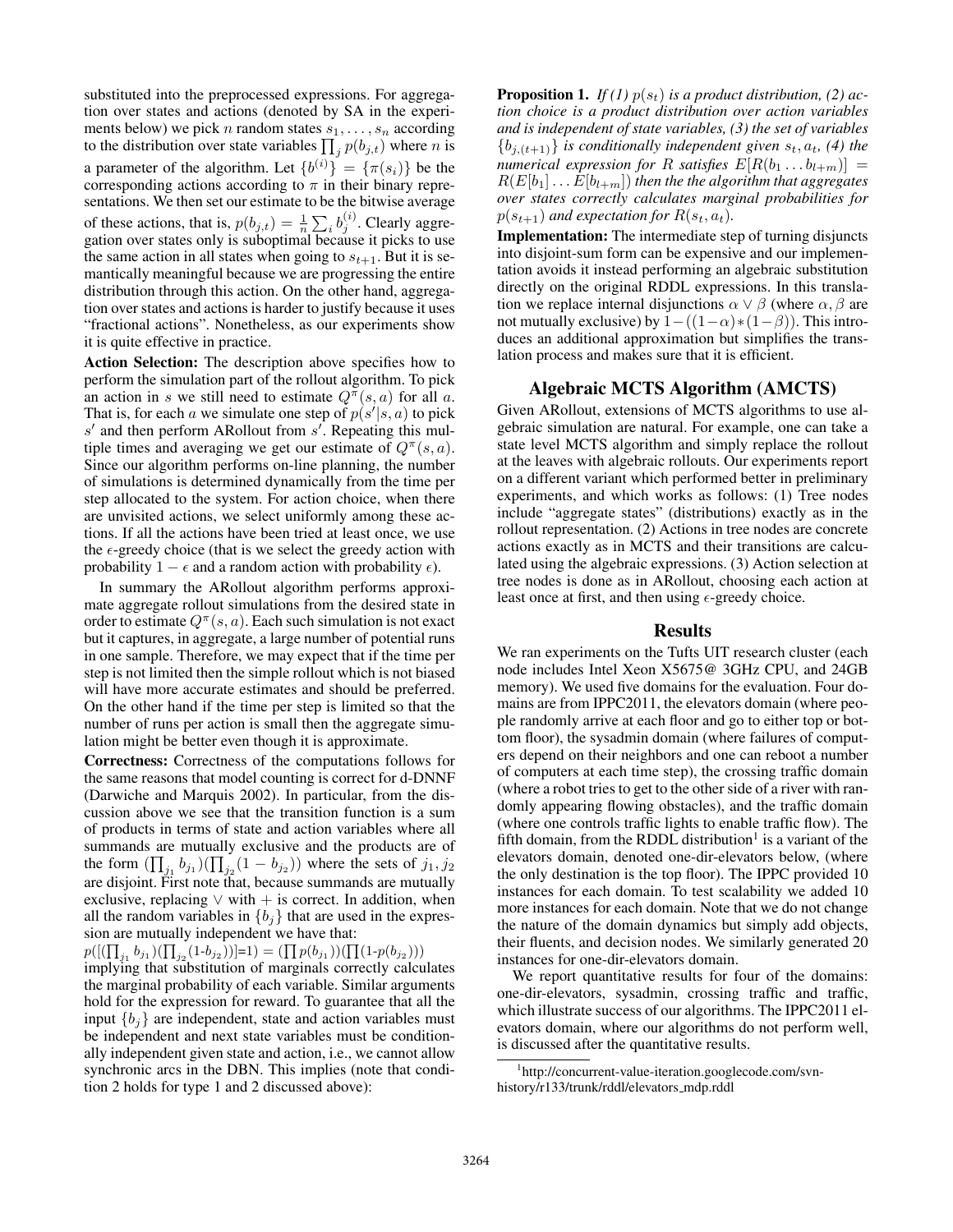

Figure 1: Data from experimental evaluation. Rows correspond to domains ordered as one-dir-elevators, sysadmin, crossing traffic and traffic from top to bottom. Left: comparing rollout algorithms. Middle: comparing MCTS variants of the rollout algorithms. Right: comparing rollout algorithms as a function of time per step on one concrete problem (problem 15) in each domain.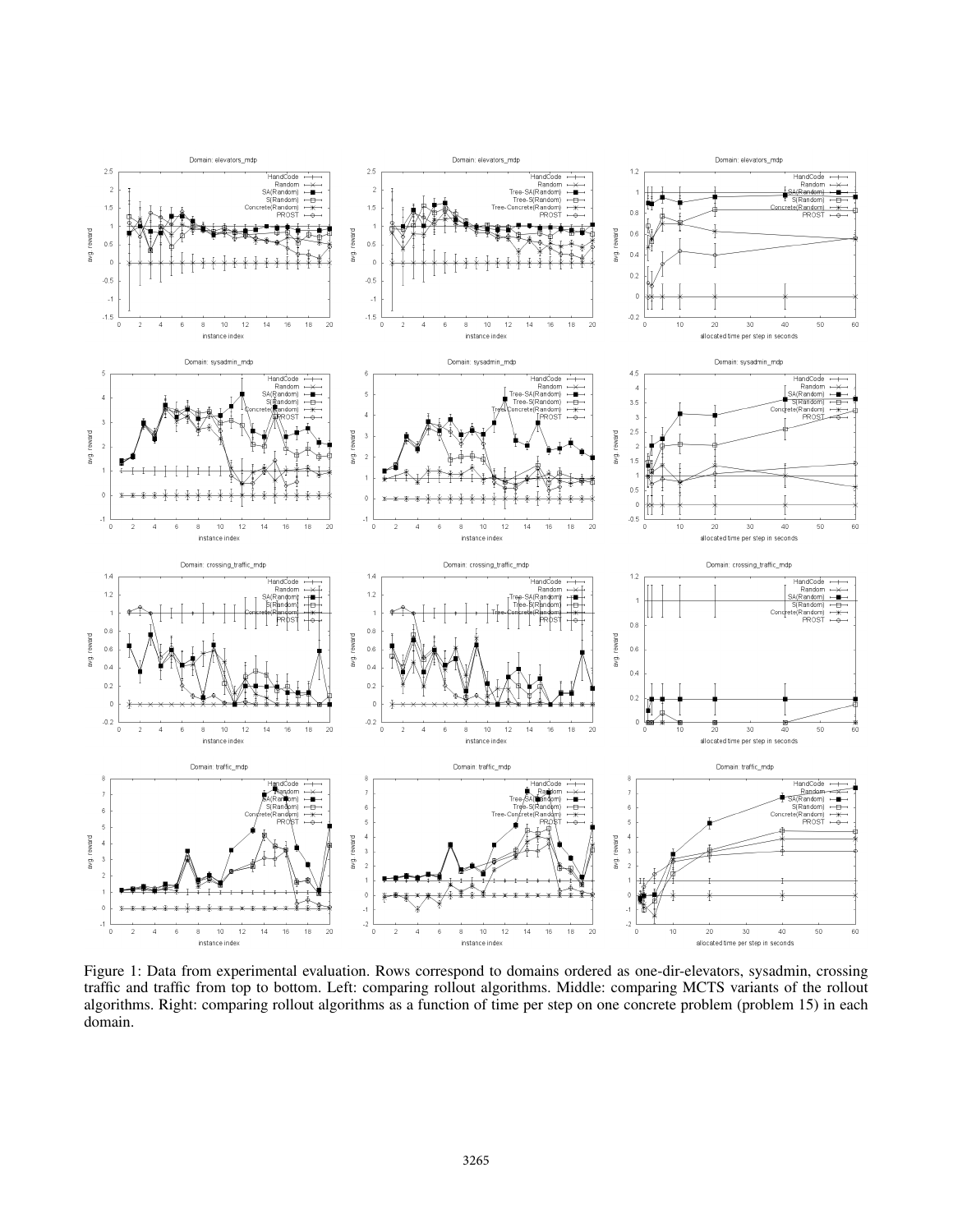The number of state and action variables in the 20 instances of the four problems is listed in Table 1 where the new instances are listed as problems 11-20. In the plots given in Figure 1 each point represents the average and standard deviation in 20 runs on the same problem.

For the evaluation, we manually wrote a policy for each domain. The idea was not to spend too much time to optimize the policy but simply to get a baseline for comparison. A second baseline is given by the random policy. Any reasonable planning algorithm should be better than the random policy and, depending on the amount of human effort in developing the specialized policy, get close to or even be better than the specialized policy. In addition, we normalize all results using a linear transformation so that the random policy stands for average reward of 0 and the hand-coded policy stands for reward of 1. This puts all problems on the same scale, and thus facilitates comparisons across problems. A third baseline is given by PROST (Keller and Eyerich 2012), which implements a variant of UCT on concrete states.

We evaluate both rollout and MCTS algorithms. The first group includes algorithms based on rollout: Concrete(Random) is the standard algorithm, S(Random) is ARollout with state aggregation only, and SA(Random) is ARollout with state and action aggregation. The second group includes the AMCTS extension where as above we vary the rollout at the leaves. Tree-Concrete(Random) samples a concrete state from the product distribution at the leaf and uses standard rollout, Tree-S(Random) uses state aggregation only, and Tree-SA(Random) uses state and action aggregation. In all the algorithms the rollout policy is the random policy which respects action constraints in the domain. Note that this violates the assumptions in the analysis due to the action constraints.

The settings of the algorithms are as follows. For PROST we use the IPPC2011 setting except that the allocated time per step is explicitly set. For the most difficult sysadmin problems, PROST failed to complete preprocessing after 5 hours and no results are reported. For our algorithms, as mentioned above, the number of samples per action a for the estimate of  $Q^{\pi}(s, a)$  is determined dynamically. The parameter  $n$  that controls the number of action samples when aggregating over actions is set to  $\min\{10, 0.6 * |A|\}$ . This reflects the fact that when the action space is small we do not need a large number of samples for the estimates. The simulation depth in ARollout and the depth of the MCTS tree are set to half of the horizon used in evaluation time. We use  $\epsilon = 0.5$  for the  $\epsilon$ -greedy action choice in all algorithms. In our main comparison, all the algorithms including PROST are allowed 60 seconds per step. Our second comparison shows how the results change as a function of the time per step for one specific problem in each domain.

The left column in Figure 1 shows the comparison among the variants of the simple rollout algorithms and PROST. For all the domains except crossing traffic SA(Random) is better than S(Random) and neither algorithm dominates in crossing traffic. A possible explanation is the fact that we did not increase the action space in this domain (all problems have 4 action variables). For all the four domains, S(Random) is better than Concrete(Random). This illustrates that, even

though our assumptions are not valid, in practice aggregation does improve the performance over simple rollouts. We can also see that the algorithm without aggregation, Concrete(Random), performs significantly worse on larger problems whereas SA(Random) appears to maintain its performance across problem sizes. Finally, the performance of PROST degrades significantly for the large problems and SA always dominates its performance.

The middle column in Figure 1 shows a similar comparison over the MCTS algorithms where the relations between the algorithm remains qualitatively similar. Comparing the levels of performance between the two columns we see that the tree search does not improve performance significantly over simple rollouts, except for some smaller problems. This agrees with intuition because for problems with large action spaces the tree algorithm will spend most of its time sampling unique actions at the top level and may not have much chance to go beyond simple rollouts.

The right column in Figure 1 shows how the performance of the algorithms changes as a function of the time per step for problem 15 from each domain. As the plots demonstrate, although there is some variation, the relations observed between algorithms are stable across the time range.

Despite these successes, our algorithms do not perform well on the IPPC2011 elevators domain, which is the only domain to date where we have found them to fail. In this domain the reward function includes a large penalty for people in the elevator who move away from their top or bottom floor destination, expressed as two terms "person-going-upin-elevator and elevator-going-down" and "person-goingdown-in-elevator and elevator-going-up". Now, the fact that elevator-going-down and elevator-going-up are mutually exclusive is lost in the product distribution of the aggregate states, with the result that the penalty is applied whenever there is a person in the elevator. In turn this yields a bad approximation of values in this domain. This is clearly a case where the bias from our approximation is too strong. We note that the same happens for simple rollout of the random policy because the penalty from random actions violating these conditions dominates value estimates. Therefore in this case deep trees are required even with simple rollouts.

### **Discussion**

The paper presents a new approach for approximate aggregate simulation through algebraic representation of the transition function. Empirical evaluation demonstrated that this works well across a number of challenging benchmarks even when our assumptions do not hold. This yields new baselines for large scale stochastic planning problems.

On the other hand, our algorithms did not perform well in the elevators domain where the interaction between the reward and the correlated state variables was not approximated well through the product distributions. Analyzing when exactly the algebraic method will succeed and potential improvements is an important direction for future work.

A second limitation of our algorithms is that, just like basic rollouts, they must evaluate  $Q^{\pi}(s, a)$  for each a explicitly. Efficient estimation of  $Q^{\pi}(s, a)$  without enumeration of actions is necessary for scaling to very large action spaces.